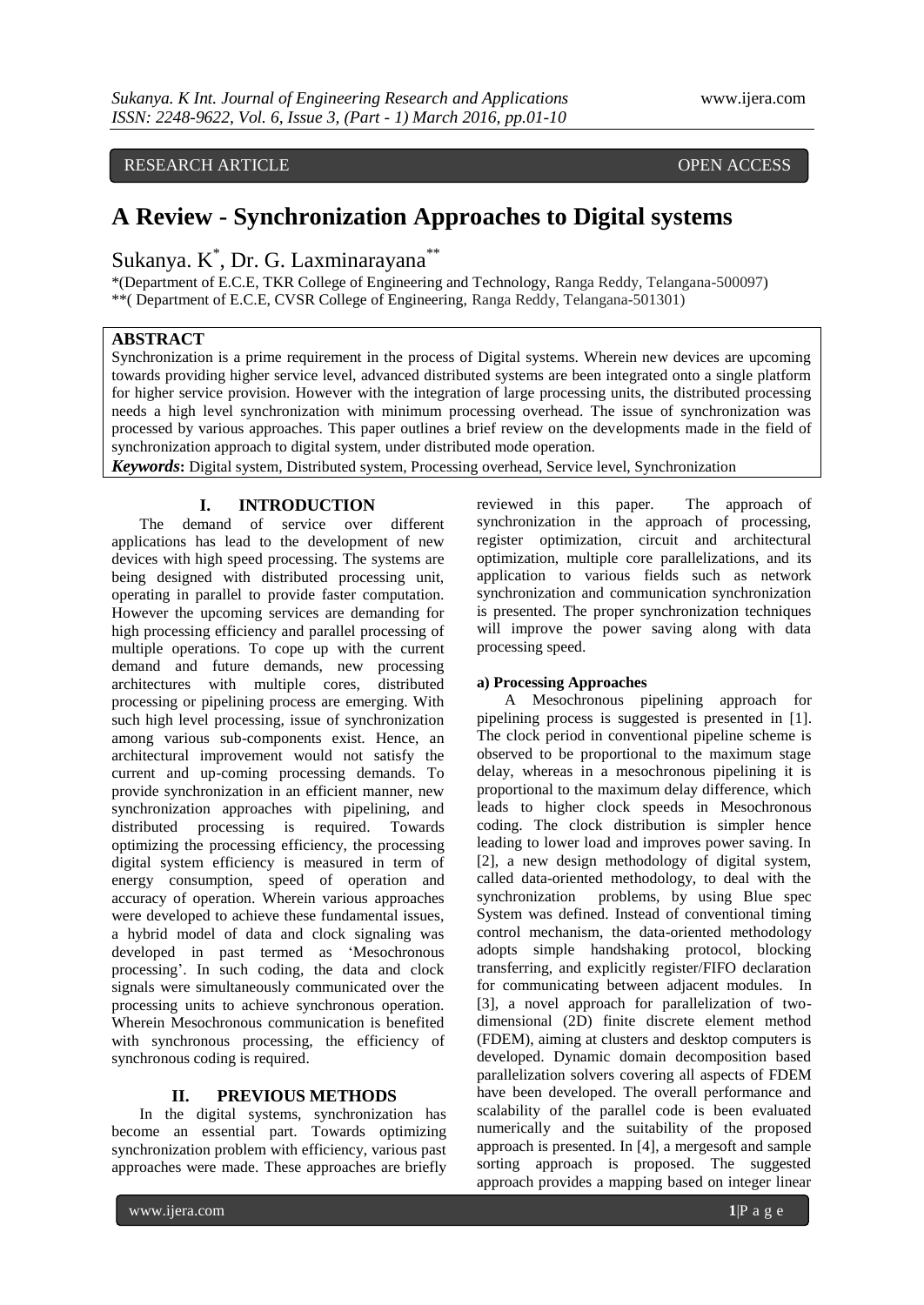programming to address load balancing and latency considerations. The suggested approach describes a prototype implementation of proposed approach for its runtime feasibility requirement. In [5], an idealized mesoscale simulation for multi processing unit is proposed. Good scalability is observed up to 49K processors in such system. Timing breakdown of computational tasks are determined with relocation of Lagrangian particles and interpolation of those particles to the grid identified as the most expensive operation and ideal for optimization. In [6], towards parallelization a heterogeneous compute kernels and predicting performance of the compilation results was suggested. In [7], a new intermediate format called unrolled concurrent control-flow graph with surface and depth to represent the structure of an Esterel program in pipelined computing is proposed. In [8] a mesochronous pipeline scheme is described operating on only one data set at a time. In this mesochronous scheme, pipeline stages operate on multiple data sets simultaneously. The variations in supply current drawn by clock network is significantly less in mesochronous scheme, thus power supply noise is observed to be less. In most of the digital systems the clock skew decreases the performance of the digital systems in terms of providing good sensitivity or to maintain data synchronization. In the conventional pipeline system facing problems due to improper synchronization of clock pulses. In [9], a universal problem observed in all digital systems called jitter or skew was focused. The propagation of information in the digital systems mainly controlled on the basis of clock pulses. In most of the digital systems the clock skew decreases the performance of the digital systems. A new system is implemented in the path of the clock to reduce the clock skew. In [10], a low complexity link micro architecture for mesochronous on-chip communication that enables skew constraint looseness in the clock tree synthesis, frequency speedup, power consumption reduction, and faster back-end turnarounds is proposed. In [11] a regular synchronizer and six multi synchronous synchronizers are implemented on a programmable logic device and the synchronization is measured. An experiment system and method for measuring synchronizers and metastable flip-flops are described. Two separate settling time constants are shown for a metastable flop. Clocking cross-talk between asynchronous clocks is demonstrated. A regular synchronizer useful for communications between asynchronous clock domains, while the other<br>synchronizers providing higher bandwidth synchronizers providing higher communications between multi-synchronous and mesochronous domains is presented. In [12] a work on Synchronous Digital Hierarchy is reviewed. A brief review regarding the problems in synchronization of different data rate signals in single

clock, and master slave technique overcome the issue of synchronization problem. In [13] a low complexity link micro architecture for mesochronous on-chip communication that enables skew constraint looseness in the clock tree synthesis, frequency speedup, power consumption reduction, and faster back-end turnarounds is proposed. With respect to the state of the art, the proposed link architecture stands for its low power and low complexity overheads. Moreover, it can be easily integrated into a conventional digital design flow since it is implemented by means of standard cells only. In [14] a short tutorial attempts to present the approach and the criticality of the subject of metastability and synchronizers is presented. The issue with system metastability for false operation is proposed. In [15] for generating sequential code, the concurrency expressed in the synchronous programs is sequentialized. The developed approach was designed to run on single-core processors. An attempt generating multi-threaded code from polychronous data-flow model is proposed. In [16] an approach of synchrony conditions for purely asynchronous model in a way that avoids any reference to message delays and computing step times, as well as system-wide constraints on execution patterns and network topology is proposed. A Asynchronous Bounded-Cycle (ABC) model just bounds the ratio of the number of forward and backward-oriented messages in certain relevant cycles in the space–time diagram of an asynchronous execution is proposed. The clock synchronization and lock-step rounds is implemented and proved for the suggested ABC model.

#### **b) Register Optimization approach**

In [17] for synchronization in a breadth search approach, a fine grain processing for synchronization issue is developed. The data locality in this system is evaluated. A codelet model focusing on the fine grain parallelism of processing in synchronous mode is proposed. The Codelet Model more efficiently exploits data locality than the Open MP-like execution models which traditionally focus on coarse-grain parallelism inside loops. In [18], a high level implementation of L1-Cache system based on asynchronous communication oriented design style is proposed. Each of the units of cache architecture is pipelined asynchronously using asynchronous interfaces. The enhanced pipelining increases the area and energy resulting to the increased control circuitry requirement for handling large number of handshakes, resulting in saving of considerable area omitting clock generation, distribution and gating circuitry. The developments on the architectural level developments were reviewed and the future development towards the synchronization requirement is presented in [19]. Due to the fact that each cache memory implementation is time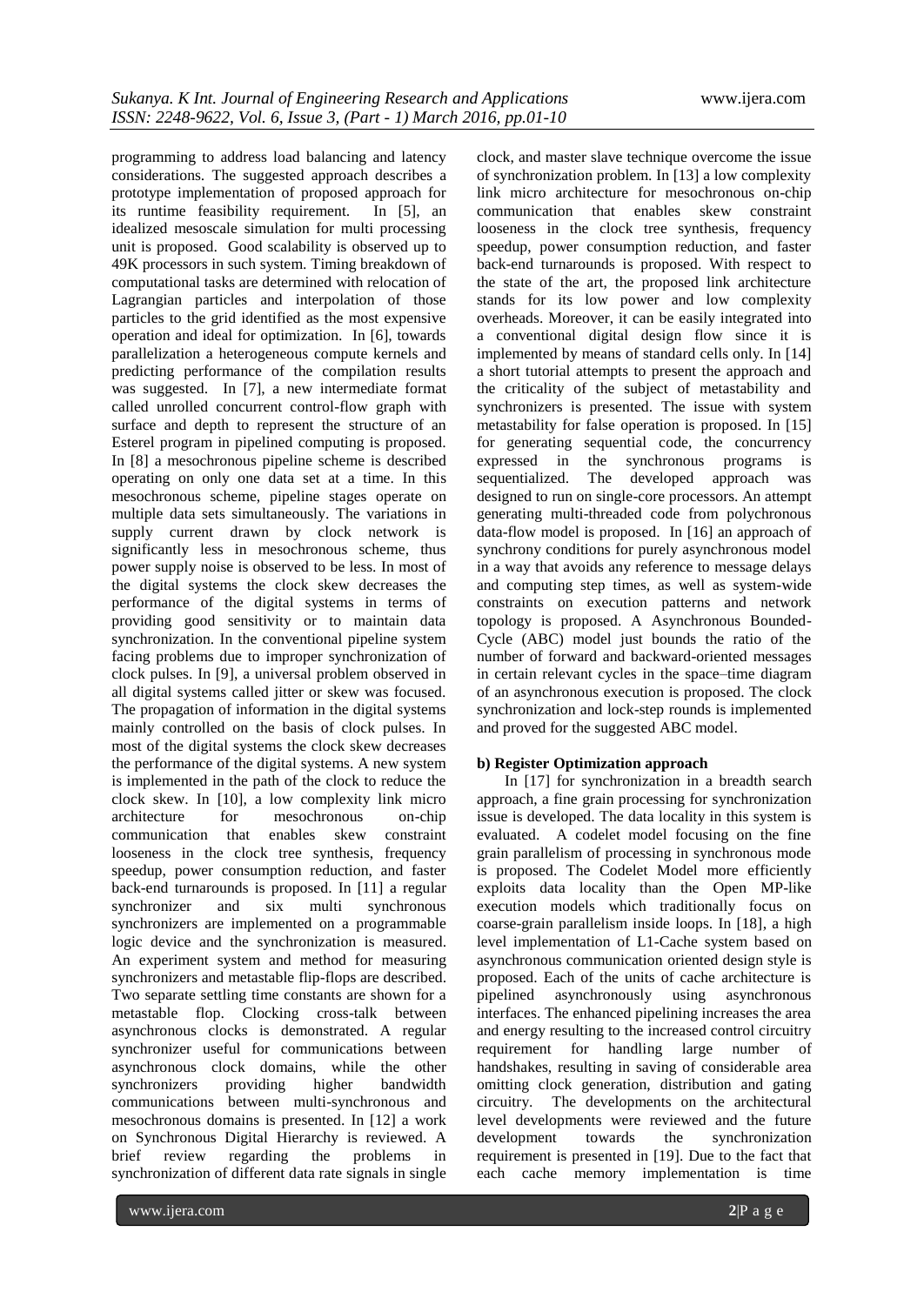consuming and error prone process, a synthesizable and a configurable model proves out to be of immense help as it aids in generating a range of caches in a reproducible and quick fashion. The micro pipelined cache, implemented using C-Elements acts as a distributed message-passing system. The RTL cache model implemented, comprising of data and instruction caches which has a wide array of configurable parameters. In addition to timing robustness this implementation has high average cache throughput and low latency. The implemented architecture comprises of two directmapped, write-through caches for data and instruction.

#### **c) Multiple core parallelization**

In [20], focus on two different kinds of parallel desktop architectures: multicore processors and GPU accelerators was made. The GPU implementation was carried out based on compute unified device architecture, while the multicore implementation was realized using open multiprocessing. The parallel performance and energy consumption were compared in the context of a quantitative remote sensing retrieval application. In [21], a multi core architecture following parallel processing is developed. The limitation of the multi core aware programs are analyzed, and at the same time, parallel programming issues are presented. It is focused to develop a method with little latency and synchronization overheads, for which a loose synchronization mechanism called "weak synchronization" is outlined. [22] explores the concepts of multi-core, trending research areas in the field of multi-core processors and then concentrates on power management issues in multi-core architectures.

In [23], a novel scheduling algorithm for pipelines streaming applications onto multi/many core architectures is presented. The algorithm generates pipeline schedules by formulating and solving MILP (Mixed Integer Linear Programming) problems. The suggested approach generates schedules that use up to 71% smaller amount of buffers needed for communication between kernels compared to conventional approaches. In [24], an architectural design of a six-way VLIW digital signal processor (DSP) with clustered register files was proposed. The architecture was designed for a variable length instruction set and supporting dynamic instruction dispatching. The one-level memory system architecture of the processor instruction and data caches and with instruction and data on-chip RAM was proposed.

# **d) Applications to Network synchronization**

The synchronization in network on chip, a mesochronous scheme for communication over serial buses in network on chips (NoC) is proposed in [25].

The technique, which removes metastability errors in mesochronous communications, makes use of only one strobe line with the bus is defined. The strobe line toggles once with every frame of the data. In the suggested method, the frequencies of the transmitter and the receiver are kept independent. In [26], a switch design which greatly reduces the overhead for mesochronous synchronization and different layout constraints is proposed. A framework of mesochronous links that can direct the selection of synchronization options on a port by- port basis for all the switches in the NoC, based on timing and layout constraints is proposed. In [27], a scheme to handle mesochronous communication in NoC is presented. The proposed approach analyzes (i) the circuit design, (ii) the timing properties, (iii) the requirements to support flow control across mesochronous links, (iv) the implementation cost of such a scheme after placement and routing is proposed. In [28], two high-throughput, low-latency converters which could be used to convert synchronous communication protocol to asynchronous one and vice versa is proposed. The two hardware components have been designed to use in Multi-Processor System on Chip communicating by a full asynchronous Network on Chip (NoC). The proposed architecture was made generic, which allows the system designer to make various trade-off between latency and robustness, depending on the selected synchronizer. In [29], a run-time environment that supports classes of programming models and their composition for synchronization in network processor was presented. This approach combines the single-process multi-threaded execution inside the compute clusters and I/O subsystems, with set of specific Inter-Process Communication (IPC) primitives that exploit the NoC architecture. This approach provides a run-time support for the different target programming models in multi-process environment. In [30], a low-power, high-speed source-synchronous link transceiver was proposed. The techniques for NoC applications for power optimization in relate to synchronization is proposed. The issue of random mismatch, crosstalk, and different count of transceiver unit in the network is suggested. In [31], focus on NP-based high performance inline stateful deep inspection is made. This approach provides a dominant function block in intrusion prevention systems (IPSs). This approach investigates architecture-aware session design on NPs, and provides an instance of implementation to exploit the parallelism of the multi-core, multithreaded NP. In [32], stateful pipeline buffers added to long links allowing higher clock rate. The wastage of resources on links needing only low bandwidth was focused. In the asynchronous NoCs, link pipelining is applied only to those that will benefit from both increased through-put and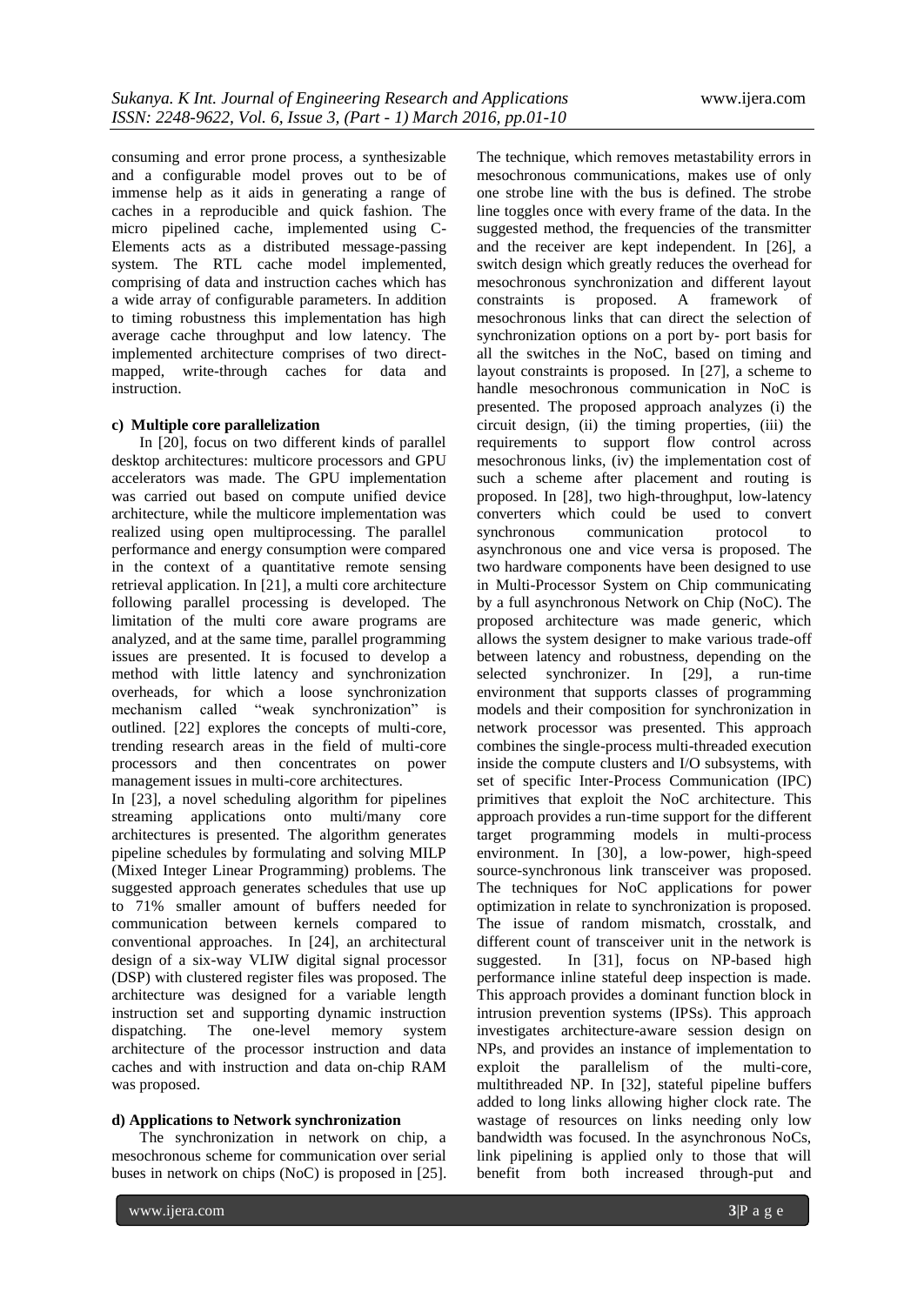buffering capacity, and is especially useful in heterogeneous embedded SoCs. Two strategies that determine where link pipeline buffers should be placed in the topology is evaluated. The first compares available link bandwidth, based on physical wirelength, to the throughput needed by each sourceto-destination path, for each link. In [33], a composable and predictable NoC architecture, that offers only GS, based on flit-synchronous Time Division Multiplexing (TDM) is proposed. In contrast to other TDM based NoCs, scalability on the physical level is achieved by using mesochronous or asynchronous links. Functional scalability is accomplished by completely isolating applications, and by having a router architecture that does not limit the number of service levels or connections.

### **e) Circuit and architectural optimization**

In [34], a stencil computation for implementation of state-of-the-art general purpose graphics processing units is suggested. Stencil codes are used for the core of numerical solvers and physical simulation codes used for computing. The operation of stencil code used for their superior floating point performance and memory bandwidth is presented. Especially memory bound stencil codes were proposed exploiting the enlarged on-chip shared memory to perform two time step updates per sweep. This represents the application of temporal blocking for stencils on processing units. It has been presented a concise methodology to enable Invasive Programming properties on an embedded Multi-Processor System-on-Chip (MPSoC) in [35]. This is achieved by combining a designer-guided code parallelization approach with a virtualization, generic, and scalable embedded MPSoC architecture. To resolve data dependencies during task invasion, a processor-independent task-based communication scheme for the MPSoC is proposed. The approach is demonstrated by the generation of an MPSoC, featuring eight processors executing an application which dynamically switches at runtime between sequential and parallel execution. For the application applicability, and with the number of events used in [36], a multi-threaded CPU Open MP coding is proposed giving best performance under parallel processing. The study also shows that there is a "break-even" point of the number of events where the use of GPUs helps performance and improves computation time. In [37], a distributed clock generation scheme for Systems-on-Chip under variant fault condition was proposed. A selfstabilizing hardware blocks and a hybrid synchronous/asynchronous state machine enabling metastability-free transitions of the algorithm's states was proposed. In [38], a clock network design methodology that optimizes register placement was proposed. In the suggested work, for a given cell

www.ijera.com **4**|P a g e

placement, incremental modifications are performed based on the clock skew specifications by moving registers toward preferred locations that may reduce the clock network size. At the same time, the sideeffects to logic cell placement, such as signal net wire length and critical path delay, were controlled. In [39], a simple method using logic gates are taken to check the previous flip flop binary information. The logic gates create simple delay in producing the clock to the next stage. Until the logic gates identify the next binary bit from previous stage it will not allow the clock generator to pass the next clock pulse to the next stage of the circuit. In [40], an architecture called asynchronous array of simple processors (AsAP) is defined. AsAP uses a simple processor architecture with small memories to increase energy efficiency. The globally asynchronous locally synchronous **(**GALS) clocking style and nearestneighbor communications improves the scalability, and provide opportunities to mitigate effects of device variations, global wire limitations, and processor failures. In [41], a new structure of a DLL circuit with clock alignment capability of both leading and trailing output pulse edges is defined. This circuit is used to obtain correct the duty-cycle factor in a multistage clock buffer operation. In [42], a transistor level modeling for delay tolerance logic was developed. The suggested approach avoids a significant increase in delay by allowing a full rail-torail swing on a lightly loaded second dynamic node with a small parasitic capacitance and which is inversely coupled to the output. In [43], parallel application signature for performance prediction (PAS2P) is proposed. Based on the application's message-passing activity, to identify and extract representative phases, with which a parallel application signature is created which enable to predict the application's performance under synchronous mode of communication is proposed. The approach experimented with different scientific applications on different clusters. In [44], several new design strategies, which represent the current design trends to deal with the emerging issues were explored. For recognizing the stringent requirements on power consumption, memory bandwidth/latency, and transistor variability, novel power/thermal management, multi-processor SoC, reconfigurable logic, and design for verification and testing have been incorporated into system design. In [45], analysis on cluster global time continuity, using global time change models for the node dynamics is proposed. The obtained results shown that defining the global time using the cluster average time (AGT) is more stable than defining it using a single node's local time (SGT). With normally distributed clockparameter assumptions, the AGT change bounds are at most 70.7% of those for the SGT's. In [46], the impact of the Total Store Order (TSO) memory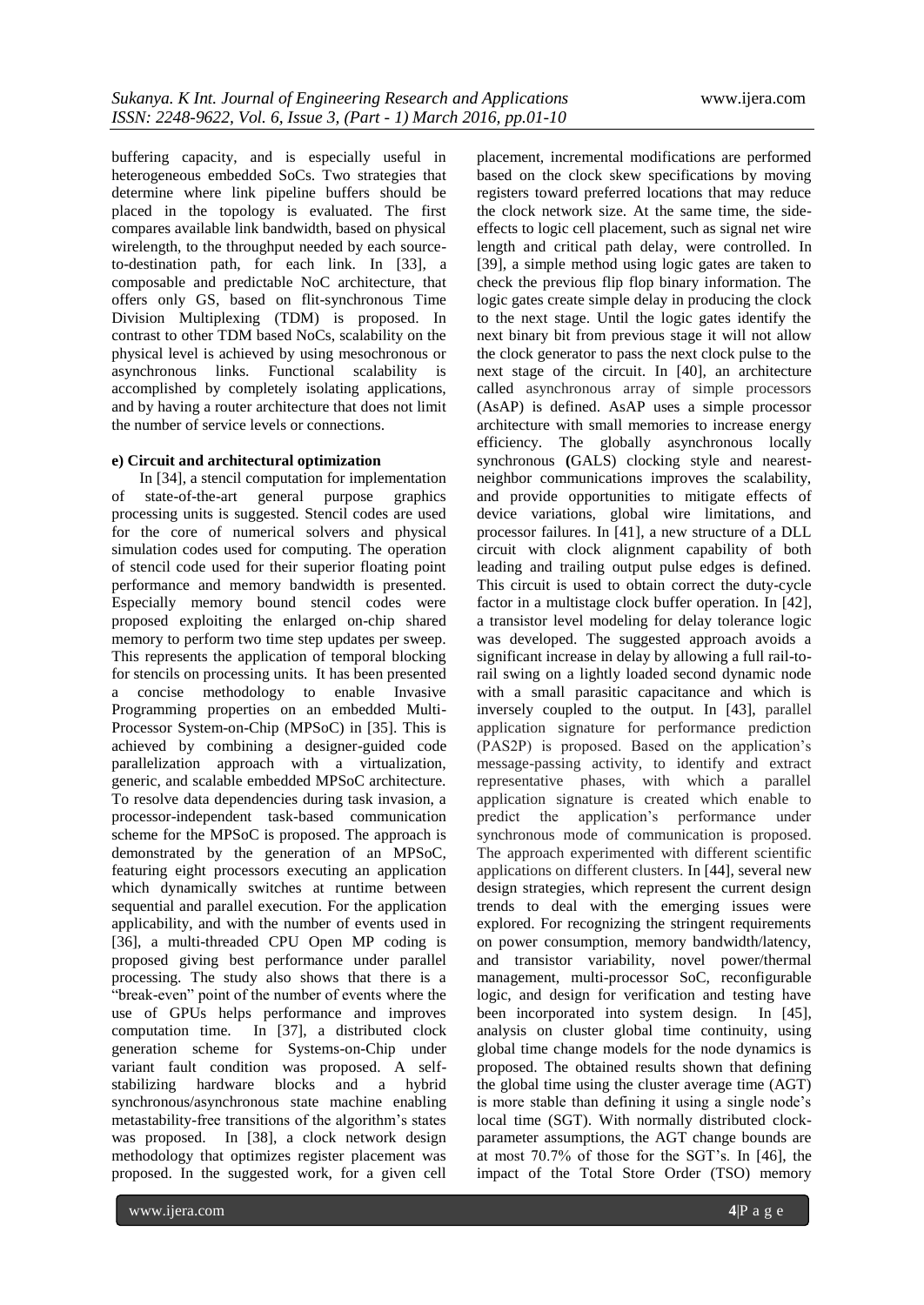model is investigated, which is used by Intel x86 and Sun SPARC processors, on secure information flow. Two approaches of data flow for information flow in such processor architecture is proposed. In [47], a methodology for the design and implementation of a self-timed reconfigurable control device suitable for a parallel cascaded flip-flop synchronizer based on a principle known as wagging, operating through the application of distributed feedback graphs is proposed. By modifying the endpoint adjacency of a common behavior graph via one-hot codes, several configurable modes can be implemented in a single design specification, thereby facilitating direct control over the synchronization time and the meantime between failures of the parallel master-slave latches in the synchronizer. In [48], a Clock distribution networks is proposed which synchronize the flow of data signals among synchronous data paths. The designs of these networks dramatically affect system-wide performance and reliability. A theoretical background of clock skew is provided in order to better understand how clock distribution networks interact with data paths. Minimum and maximum timing constraints are developed from the relative timing between the localized clock skew and the data paths. These constraint relationships are reviewed, and compensating design techniques were discussed. In [49], an on-chip measurement circuit to measure multi-giga bit cycle-to-cycle jitter based on the vernier oscillator (VO) is proposed. This is inherited from the famous vernier delay line. The calibration of this method is also given. The circuit adopts a differential digital controlled delay element, which makes the circuit flexible in adjusting the measurement resolution, and a highly sensitive phase capturer, which makes the circuit able to measure jitters in pico-second range. In [50], a special purpose processing element is described which is used to optimize the operational outline of the processing element. It has been used to configure the FPGAs of the massively parallel hardware platform RIVYERA. In [51], a novel low power adaptive pulse triggered flip-flop (PTFF) featuring exclusive-or gate based clock gating with replica path delay scheme is proposed. Clock gating is a very accepted technique to reduce dynamic power of idle clocking subsystems. Incorporating clock gating with PTFF leads to reduction in dynamic power consumption and replica path delay pulse generator simplifies design effort and achieves robust timing characteristics as compared to the conventional PTFF. The proposed PTFF features best power delay product performance. In [52], to achieve the issue of synchronization, a technique for reducing the S/N ratio of emanating information by signal reduction and noise generation have been proposed. A technique that fluctuate frequencies of synchronizing signal to reduce correlation between timings of

display and transmission is proposed. In [53], the phase-stabilized transfer of a chirped frequency as a tool for synchronization and time transfer is proposed. A remote measure for the synchronization of remote counters' gate intervals without using an external time reference is proposed. The results were directly applicable to the remote synchronization of frequency measurements. In [54], A robust, scalable, and power efficient dual-clock first-input first-out (FIFO) architecture which is useful for transferring data between modules operating in different clock domains is presented. The architecture supports correct operation in applications where multiple clock cycles of latency exist between the data producer, FIFO, and the data consumer; and with arbitrary clock frequency changes, halting, and restarting in one or both clock domains. In [55], a parallel computing demands synchronous clocking of multiple core processors to reliably carry out joint computations is proposed. The mutually coupled phase-locked loops (PLLs) enable synchronous clocking in large-scale systems with transmission delays. A phase description of coupled PLLs that includes filter kernels and delayed signal transmission is proposed. The transmission delays in the coupling, enable the existence of stable synchronized states, while instantaneously coupled PLLs do not tend to synchronize. The filtering and transmission delays combinly govern the collective frequency and the time scale of synchronization.

#### **f) Communication application**

In [56], an approach to timing and data handling that support the operation of single and correlated communication systems at their maximum capacity was proposed. The suggested approach was focused for FPGA device operating for higher operating frequency of operation. In [57], a novel lumped timedelay compensation scheme for an communication system was proposed. The transfer of data in the flow was synchronized with a time delay of different quantized pulse, accurately compensated with a simple structure compared to the multiple time-delay lines. In [58], a formal specification and verification of a new fault-tolerant real-time communication protocol, called *DoRiS*, is suggested. This approach is designed for supporting distributed real-time systems that use a shared high-bandwidth medium. In [59], certain value on the maximum number of messages communicated regardless of the sparsity pattern of the matrix is developed. The downside, however, is the increased message volume and the negligible redundant computation. Reducing the message latency costs at the expense of increasing message volume was suggested. Two iterative-improvement based on heuristics to alleviate the increase in the volume through one-to-one task-to-processor mapping is proposed. In [60], focuses on the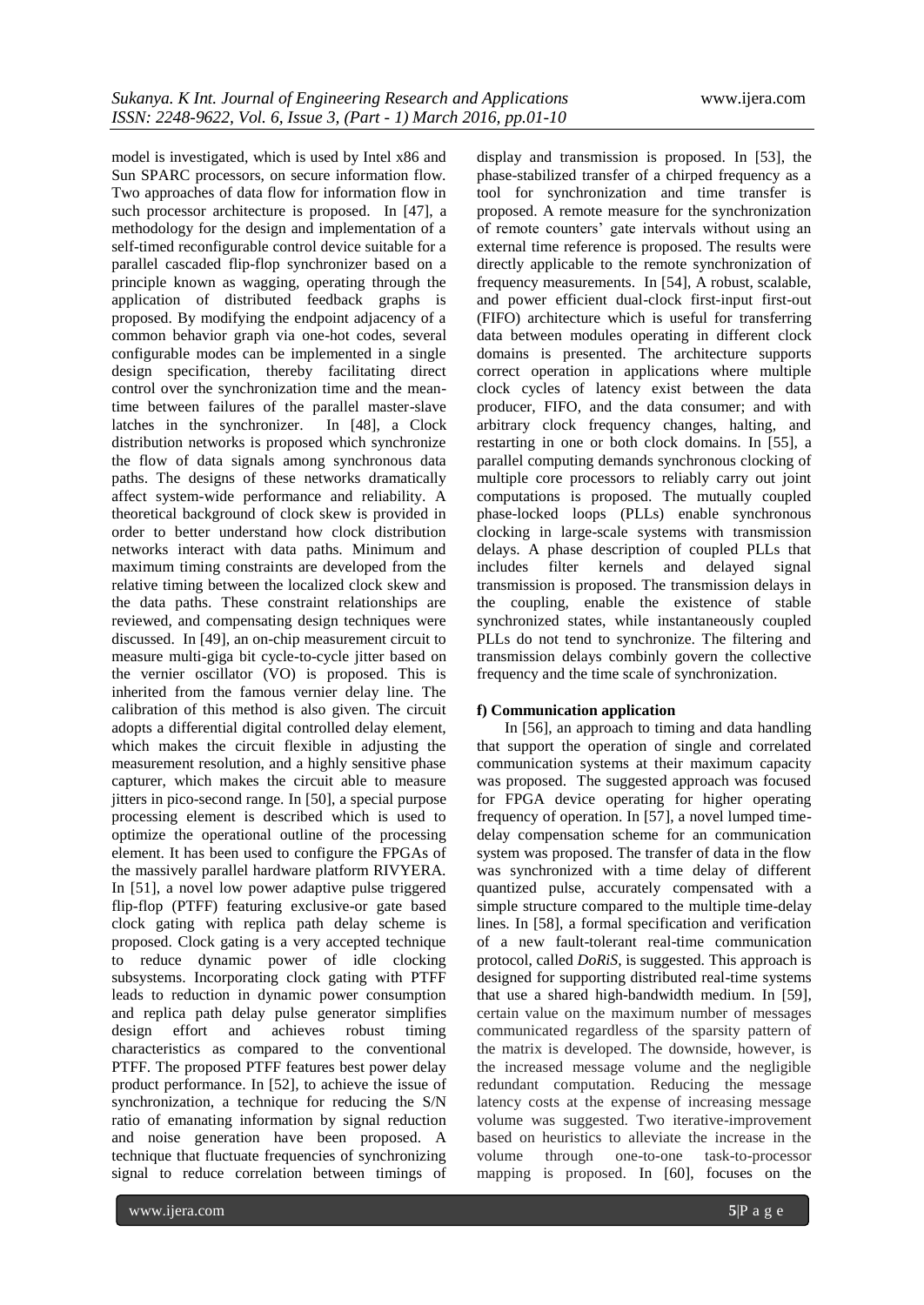partitioning of transceiver systems and on the implementation of application-specific components to introduce an advanced multiprocessor system-onchip interface and control architecture which is able to fulfill the requirements of future transceiver integrations is proposed. The proposed framework demonstrates a high degree of scalability, flexibility, and reusability. With the suggested approach the time to market for products can be reduced and fast adaptations to the requirements of the market are made feasible.

# **g) Globally asynchronous - Locally synchronous (GALS)**

A novel burst-mode globally asynchronous locally synchronous (GALS) technique was proposed in [61]. The goal of this technique was to improving the performance of the GALS approach for systems with predominantly bursty data transfer. The simulation results observed illustrated a significant performance improvement in comparison with the classical implementation of GALS using pausible clocking. In [62], the problem of synthesizing the asynchronous wrappers and glue logic needed for correct GALS implementation of a modular synchronous system is proposed. Suggested approach was developed based on the weakly endochronous synchronous model, which defines high-level, implementation-independent conditions guaranteeing correct de-synchronization at the level of the abstract synchronous model. In [63], a novel GALS architecture for a general-purpose multiprocessor platform that is intended specifically for the use in hard real-time systems is proposed. The platform contains one NoC offering access to a shared memory and one NoC supporting message passing, each of them optimized for its purpose of use is developed. A message passing NoC architecture and implementation reflecting two main requirements: 1) support for hard real-time applications and 2) implementation of GALS is developed. In [64], a Synchronizers and arbiters for any Globally Asynchronous, Locally Synchronous network is proposed. They contribute to latency, because of the synchronization time required for reliability, and to metastability delay in the arbiters. In [65], a clock distribution and synchronization approach to address the issue of jitter in large scale circuit is proposed. A reconfigurable data path processor (RDP) is proposed, which is carried out in several stages for synchronization. The operation of synchronization was carried over a operand routing network (ORN) and clock control, synchronization scheme.

# **III. CONCLUSION**

Synchronization is observed to be a very important issue in digital systems. The approach of providing synchronization is variant. In this survey, it is illustrated that various modes of parallelization architectures and processing methods were developed. Various modes of register optimization methods were developed to minimize the delay latency issue in digital system operation. In the modeling of synchronization approach to SoC modeling the application to network synchronization was observed. In the current developments and future prospective new NoC units are developing, though the integration has various advantages, the processing synchronization and power consumptions are a major issue. In various real time applications this approach of global synchronization issue is to be solved for a better services. This observation leads to the requirement of synchronization in digital system designing, and its limitation in resource utilization in term of power and area coverage constraints.

# **REFERENCES**

- [1] Suryanarayana B. Tatapudi and Jose G. Delgado- Frias, "A Mesochronous Pipeline Scheme for High Performance Low Power Digital Systems", *ISCAS*, *IEEE*, 2006.
- $[2]$  S. L. Chu, M. J. Lo, "A New Design Methodology for Composing Complex Digital Systems‖, *Journal of Applied Research and Technology, vol.11*, 2013.
- [3] T. Lukas, G.G. Schiava D Albano, A. Munjiza, "Space decomposition based parallelization solutions for the combined finite discrete element method in 2D", *Journal of Rock Mechanics and Geotechnical Engineering 6, 007-615*, 2014.
- [4] Nicolas Melot, Christoph Kessler, Kenan Avdic, Patrick Cichowski, J¨org Keller, ―Engineering parallel sorting for the Intel SCC‖, *International Conference on Computational Science, ICCS 2012, WEPA, Procedia Computer Science 9, 1890 – 1899, Elsevier*, 2012.
- [5] Joseph R. Peterson, Charles A. Wight, Martin Berzins, "Applying highperformance computing to petascale explosive Simulations‖, *International Conference on Computational Science, Procedia Computer Science 18, 2259 – 2268, Elsevier*, 2013.
- [6] Nicolas Benoit and Stephane Louise, "A First Step to Performance Prediction for Heterogeneous Processing on Manycores", *International Conference On Computational Science, Procedia Computer Science, 51, 2952–2956, Elsevier*, 2015.
- [7] Simon Yuan, Sidharta Andalam, Li Hsien Yoong, Partha S. Roop, Zoran Salcic, ―STARPro - A new multithreaded direct execution platform for Esterel", *Electronic*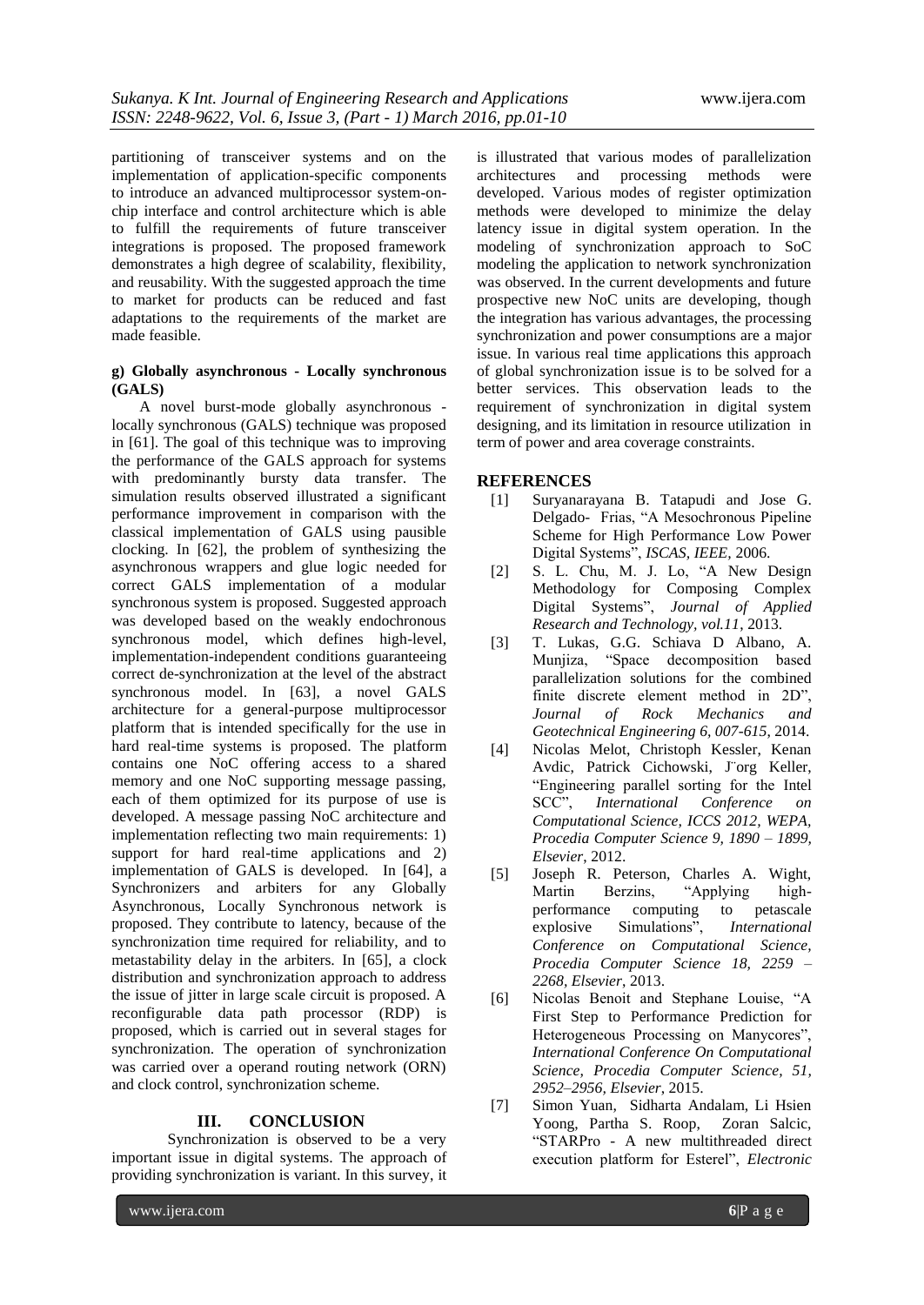*Notes in Theoretical Computer Science 238, 37–55*, Elsevier, 2009.

- [8] Suryanarayana B. Tatapudi and José G. Delgado-Frias, "A Reduced Clock Delay Approach for High Performance Mesochronous Pipeline", IEEE, 2006.
- [9] N. Suresh Kumar, D.V.Rama KotiReddy, B. Pramod Kumar, A. Chaitanya Prabhu, "Two Way Clock Scheme In Pipeline To Minimize The Clock Skew‖, *Global Journal of Computer Science and Technology, Vol. 10*, 2010.
- [10] Francesco Vitullo, Nicola E. L'Insalata, Esa Petri, Sergio Saponara, Luca Fanucci, "Low-Complexity Link Micro architecture for Mesochronous Communication in Networks on Chip", *IEEE Transactions on Computers*, *Vol. 57, No. 9*, September 2008.
- [11] Yaron Semiat and Ran Ginosar, "Timing" Measurements of Synchronization Circuits", *Proceedings of the 9th International Symposium on Asynchronous Circuits and Systems, IEEE*, 2003.
- [12] Abhishek Agwekar, Mohammed Ahmed, Ramanand Singh and A. Riyaz, ―Synchronization Problems in Synchronous Digital Hierarchy (SDH) Communication System and Master Slave Strategies," *International Journal of Scientific Engineering and Technology*, 2012.
- [13] Francesco Vitullo, Nicola E. L'Insalata, Esa Petri, Sergio Saponara, Luca Fanucci, Michele Casula, Riccardo Locatelli, and Marcello Coppola, "Low-Complexity Link Micro architecture for Mesochronous Communication in Networks on Chip," *IEEE Transactions On Computers*, September 2008.
- [14] Ran Ginosar, "Metastability and Synchronizers: A Tutorial," IEEE Design & Test, 2011.
- [15] Bijoy A. Jose, HirenD. Patelb,Sandeep K. Shuklaa and Jean-Pierre Talpin, "Generating Multi-Threaded Code from Polychronous Specifications,‖ *Electronic Notes in Theoretical Computer Science*, 2009.
- [16] Peter Robinson and Ulrich Schmid, "The Asynchronous Bounded-Cycle model," *Theoretical Computer Science*, 2011.
- [17] Chen Chen, Souad Koliai, and Guang Gao, ―Exploitation of Locality for Energy Efficiency for Breadth First Search in Fine-Grain Execution Models", *tsinghua science and technology, 18, 6*, 2013.
- [18] Mansi Jhamb, R.K. Sharma , A.K. Gupta, ―A high level implementation and performance evaluation of level-I asynchronous cache on FPGA", *Journal of*

*King Saud University – Computer and Information Sciences, Elsevier* 2015 .

- [19] Stefano Ruffini, "Network Synchronization — Stand-Alone Products That Support The Design Of Synchronization Networks," *Ericsson Review No. 1*, 2004.
- [20] Jia Liu, Dustin Feld, Yong Xue, Jochen Garcke, and Thomas Soddemann, ―Multicore Processors and Graphics Processing Unit Accelerators for Parallel Retrieval of Aerosol Optical Depth From Satellite Data: Implementation, Performance, and Energy Efficiency", *IEEE Journal of Selected Topics in applied earth observations and remote sensing, Vol. 8, No. 5*, 2015.
- [21] Stephane Louise, Vincent David, Fabien Calcado, "A single processor approach for loosely synchronized execution of parallel flows on heterogeneous multicore", *International Conference on Computational Science, ICCS 2011, Procedia Computer Science 4, 1997–2006*, Elsevier, 2011.
- [22] Khaled M. Attia , Mostafa A. El-Hosseini, Hesham A. Ali, "Dynamic power management techniques in multi-core architectures: A survey study", *Ain Shams Engineering Journal, Elsevier*, 2015.
- [23] A. Hatanaka, N. Bagherzadeh, "A software pipelining algorithm of streaming applications with low buffer requirements", *Computer Science & Engineering and Electrical Engineering, Scientia Iranica D, 19 (3), 627–634, Elsevier*, 2012.
- [24] Shen Zheng, He Hu, Yang Xu, Jia Di and Sun Yihe, "Architecture Design of a Variable Length Instruction Set VLIW DSP,‖ *Tsinghua Science and Technology*, October 2009.
- [25] Mohsen Saneei, Ali Afzali-Kusha, Zainalabedin Navabi, "A Mesochronous Technique for Communication in Network on Chips", the 18<sup>th</sup> *International Conference on Microelectronics (ICM), IEEE*, 2006.
- [26] Daniele Ludovici, Alessandro Strano, Georgi N. Gaydadjiev, Luca Benini, Davide Bertozzi, "Design Space Exploration of a Mesochronous Link for Cost-Effective and Flexible GALS NoCs", *EDAA*, 2010.
- [27] Igor Loi, Federico Angiolini, Luca Benini, ―Developing Mesochronous Synchronizers to Enable 3D NoCs", *EDAA*, 2008.
- [28] A. Sheibanyrad and A. Greiner, "Two Efficient Synchronous Asynchronous Converters Well-Suited for Network on Chip in GALS Architectures," PATMOS 2006.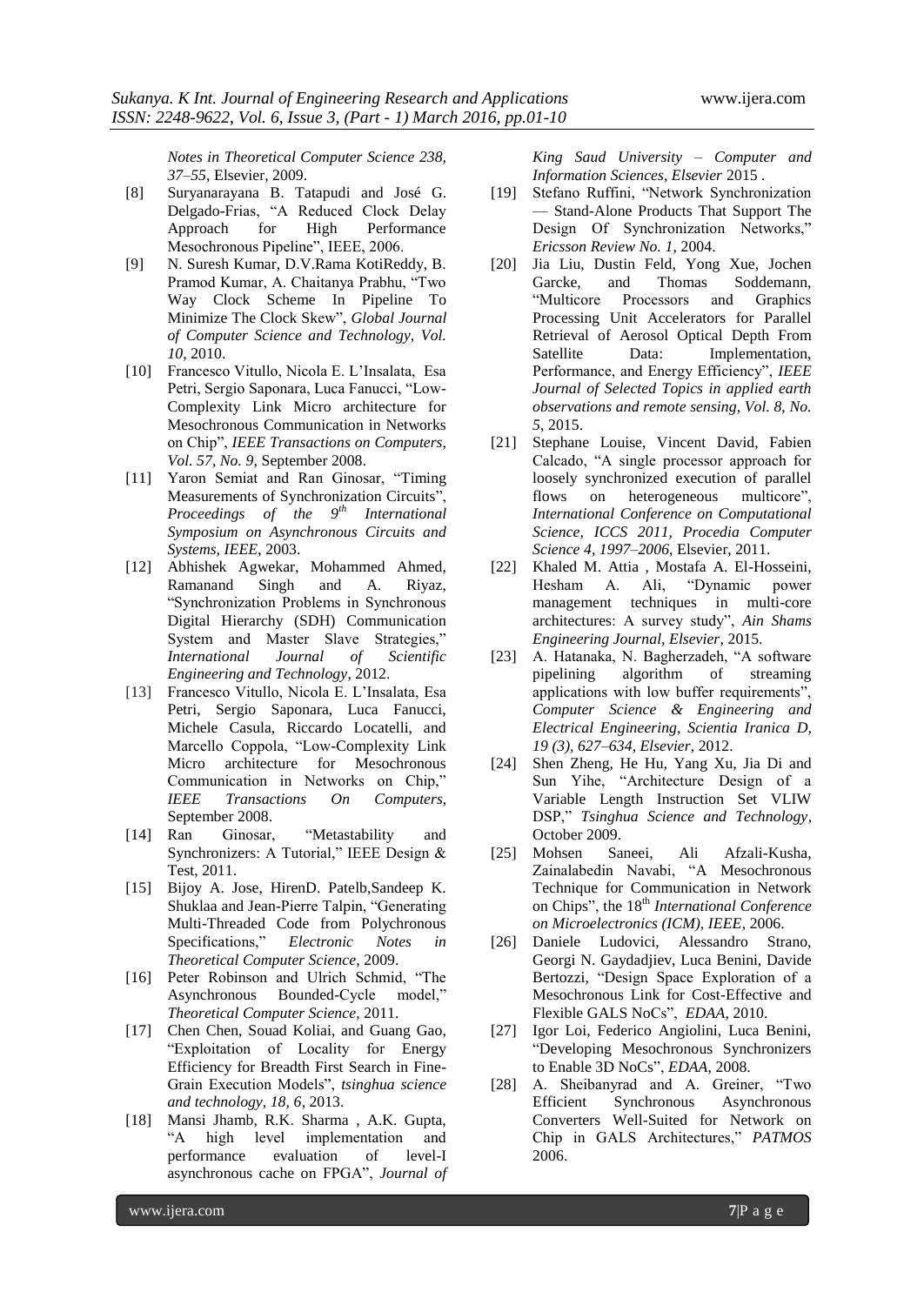- [29] Benoıt Dupont de Dinechina, Pierre Guironnet de Massasa, Guillaume Lagera, Clement Legera, Benjamin Orgogozoa, Jerome Reyberta and Thierry Strudel, "A Distributed Run-Time Environment for the Kalray MPPAR-256 Integrated Manycore Processor," *International Conference on Computational Science, ICCS* 2013.
- [30] Daniel Schinkel, Eisse Mensink, Eric A. M. Klumperink, Ed van Tuijl, and Bram Nauta, ―Low-Power, High-Speed Transceivers for Network-on-Chip Communication," IEEE *Transactions On Very Large Scale Integration (VLSI) Systems*, 2008.
- [31] Xu Bo, He Fei, Xue Yibo And Li Jun, ―Architecture-Aware Session Lookup Design for Inline Deep Inspection on Network Processors," Tsinghua Science And *Technology*, February 2009.
- [32] Daniel Gebhardt, Junbok You and Kenneth S. Stevens, "Link Pipelining Strategies for an Application-Specific Asynchronous NOC,"  $ACM$  2011.
- [33] Andreas Hansson, Mahesh Subburaman and Kees Goossens, "AELITE: A Flit-Synchronous Network on Chip with Composable and Predictable Services," *EDAA* 2009.
- [34] Andreas Schäfer, Dietmar Fey, "High Performance Stencil Code Algorithms for GPGPUs‖, *International Conference on Computational Science, ICCS 2011, Procedia Computer Science 4, 2027–2036, Elsevier*, 2011.
- [35] Alexander Biedermann, Sorin A. Huss, "A Methodology for Invasive Programming on Virtualizable Embedded MPSoC Architectures‖, *International Conference on Computational Science, ICCS 2013, Procedia Computer Science 18, 359 – 368, Elsevier*, 2013.
- [36] S.J. Lewis b, D.G.Ireland b,n, W.Vanderbauwhede, "Code optimisation in a nested-sampling algorithm<sup>"</sup>, *NuclearInstrumentsandMethodsinPhysicsRe searchA785, 105–109, Elsevier*, 2015.
- [37] Danny Doleva, Matthias Függerb, Markus Poschb, Ulrich Schmidb, Andreas Steiningerb and Christoph Lenzen, ―Rigorously Modelling Self-Stabilizing Fault-Tolerant Circuits: Anultra- Robust Clocking Scheme For Systems-On-Chip," *Journal of Computer and System Sciences*, 2014.
- [38] Zhou Qiang, Cai Yici, Huang Liang And Hong Xianlong, "Incremental Placement-Based Clock Network Minimization

Methodology,‖ *Tsinghua Science And Technology*, February 2008.

- [39] N. Suresh Kumar, G. Babu Rao, K.V. Ramana Rao, and Anil P, "Clock Synchronization in Digital Circuits," *International Journal of Engineering Trends and Technology*, 2011.
- [40] Zhiyi Yu, Michael J. Meeuwsen, RyanW. Apperson, Omar Sattari, Michael Lai, Jeremy W. Webb, Eric W. Work, Dean Truong, Tinoosh Mohsenin, and Bevan M. Baas, "AsAP: An Asynchronous Array of Simple Processors," IEEE Journal Of Solid-*State Circuits, vol. 43, No. 3*, March 2008.
- [41] Mile Stojcev and Goran Jovanovic, "Clock" Aligner Based On Delay Locked Loop With Double Edge Synchronization," *Microelectronics Reliability*, 2008.
- [42] Rahul Singh, Gi-Moon Hong, and Suhwan Kim, "Bitline Techniques with Dual Dynamic Nodes for Low-Power Register Files,‖ *IEEE Transactions on Circuits and Systems*, April 2013.
- [43] Alvaro Wong, Dolores Rexachs, and Emilio Luque, "Parallel Application Signature for Performance Analysis and Prediction," *IEEE Transactions on Parallel and Distributed Systems*, July 2015.
- [44] Yen-Kuang Chen and S. Y. Kung, "Trend and Challenge on System-on-a-Chip Designs‖, *Journal of Signal Processing Systems, Volume 53, Issue 1, pp 217-229*, November 2008.
- [45] Li Li, Liu Yongpan, Yang Huazhong and Wang Hui, "Influence of Node Dynamics on Cluster Global Time Continuity," Tsinghua *Science And Technology*, April 2011.
- [46] Jeffrey A. Vaughan and Todd Millstein, ―Secure Information Flow for Concurrent Programs under Total Store Order," *Computer Security Foundations Symposium*, 2015.
- [47] James S. Guido, and Alexandre Yakovlev, ―Design of Self-Timed Reconfigurable Controllers for Parallel Synchronization via Wagging,‖ *IEEE Transactions On Very Large Scale Integration (VLSI) Systems*, Feburary 2015.
- [48] Eby G. Friedman, "Clock Distribution Networks in Synchronous Digital Integrated Circuits,‖ *IEEE* 2001.
- [49] Zhang Jingkai, Chung Len Lee, Tian Chao and Yu Fei, "On-Chip Multi-Giga Bit Cycle-to-Cycle Jitter Measurement Circuit," *Tsinghua Science and Technology*, July 2007.
- [50] Christoph Starke, Vasco Grossmann, Lars Wienbrandt and Manfred Schimmler, "An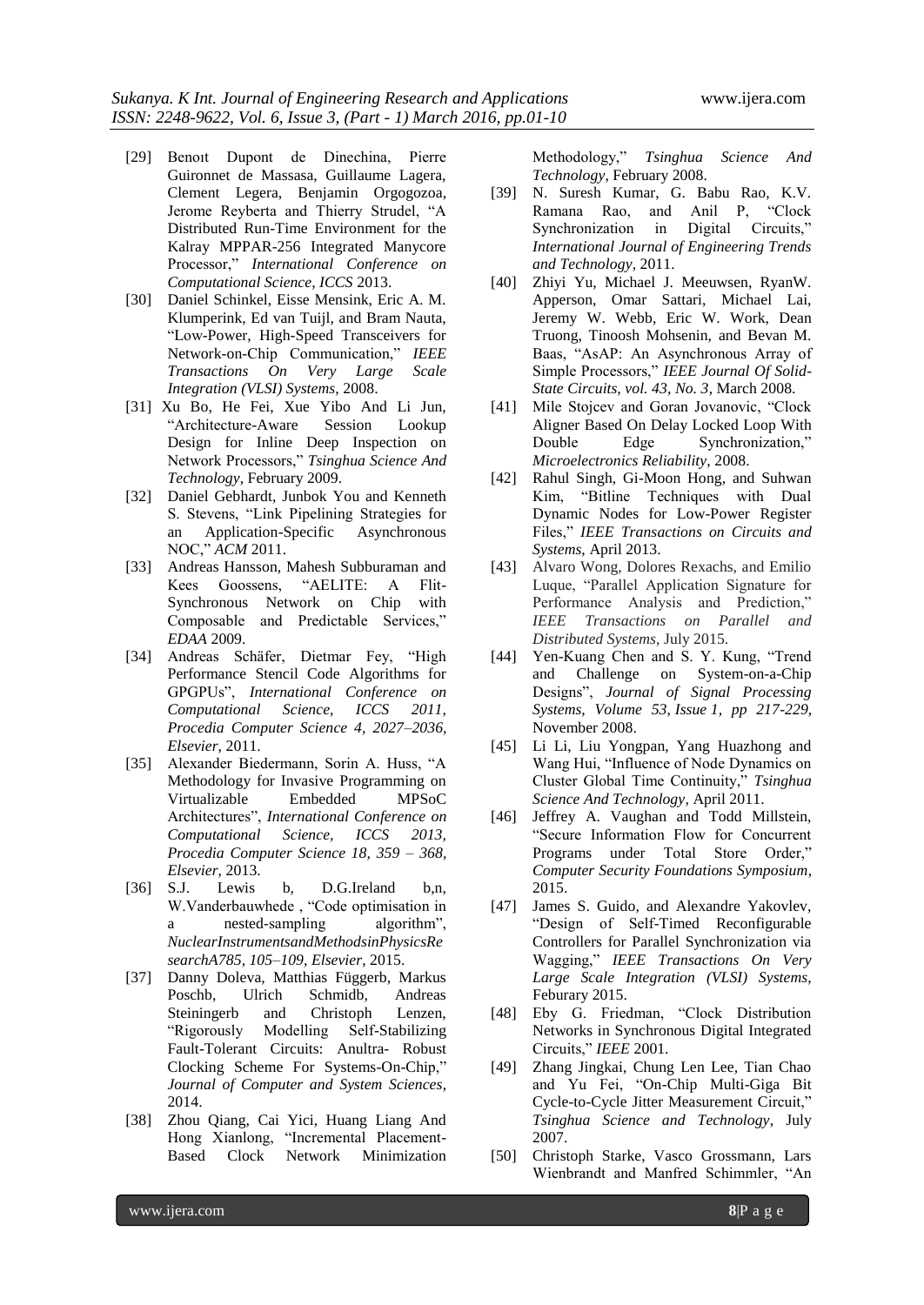FPGA Implementation of an Investment Strategy Processor," *International Conference on Computational Science, ICCS* 2012.

- [51] Krishna Kavali, S. Rajendar and R. Naresh, ―Design of Low Power Adaptive Pulse Triggered Flip-Flop Using Modified Clock Gating Schemeat 90nm Technology," 2nd *International Conference on Nanomaterial's and Technologies, CNT*, 2014.
- [52] Takashi Watanabe, Hiroto Nagayoshi, Hiroshi Sako and Toshirou Uemura, ―Synchronization Clock Frequency Modulation Technique for Compromising Emanations Security," *IEICE* 2009.
- [53] Sebastian M. F. Raupach and Gesine Grosche, "Chirped Frequency Transfer: A Tool for Synchronization and Time Transfer,‖ *IEEE Transactions on Ultrasonics, Ferroelectrics, and Fr 920 equency Control*, June 2014.
- [54] Ryan W. Apperson, Zhiyi Yu, Michael J. Meeuwsen, Tinoosh Mohsenin, and Bevan M. Baas, "A Scalable Dual-Clock FIFO for Data Transfers Between Arbitrary and Haltable Clock Domains," *IEEE Transactions On Very Large Scale Integration (VLSI) Systems*, October 2007.
- [55] Alexandros Pollakis, Lucas Wetzel, David J Jorg, Wolfgang Rave, Gerhard Fettweis and Frank Julicher. 
"Synchronization In Networks Of Mutually Delay coupled Phase-Locked Loops," New Journal of *Physics*, 2014.
- [56] Alan Mink, Joshua C Bienfang, Robert Carpenter, Lijun Ma, Barry Hershman, Alessandro Restelli and Xiao Tang, ―Programmable Instrumentation And Gigahertz Signalling For Single-Photon Quantum Communication Systems," New *Journal of Physics*, 2009.
- [57] Zhe Kang, Jinhui Yuan, Qiang Wu, Tao Wang, Sha Li, Xinzhu Sang, Chongxiu Yu and Gerald Farrell, "Lumped Time-Delay Compensation Scheme for Coding Synchronization in the Nonlinear Spectral Quantization-Based All-Optical Analog-to-Digital Conversion,‖ *IEEE Photonics Journal*, December 2013.
- [58] Paul Regnier, George Lima and Aline Andrade, "A TLA+ Formal Specification and Verification of a New Real-Time Communication Protocol," *Electronic Notes in Theoretical Computer Science*, 2009.
- [59] R. Oguz Selvitopi, Muhammet Mustafa Ozdal, and Cevdet Aykanat, "A Novel Method for Scaling Iterative Solvers: Avoiding Latency Overhead of Parallel

Sparse-Matrix Vector Multiplies," IEEE *Transactions On Parallel And Distributed Systems*, March 2015.

- [60] Siegfried Brandstätter and Mario Huemer, "A Novel MPSoC Interface and Control Architecture for Multistandard RF Transceivers," IEEE 2014.
- [61] Milos Krstic, Xin Fan, Eckhard Grass and Frank K. Gurkaynak, "GALS for Bursty Data Transfer based on Clock Coupling," *Electronic Notes in Theoretical Computer Science*, 2009.
- [62] S. Dasgupta, D. Potop-Butucaru, B.Caillaud and A.Yakovlev, "Moving from Weakly Endochronous Systems to Delay-Insensitive Circuits,‖ *Electronic Notes in Theoretical Computer Science*, 2006.
- [63] Evangelia Kasapaki, Martin Schoeberl, Rasmus Bo Sorensen, Christoph Muller, Kees Goossens, and Jens Sparso, "Argo: A Real-Time Network-on-Chip Architecture With an Efficient GALS Implementation" *IEEE Transactions On Very Large Scale Integration (VLSI) Systems*, 2015.
- [64] David Kinniment, "Synchronization and Arbitration in GALS," *Electronic Notes in Theoretical Computer Science*, 2009.
- [65] Irina Kataeva, Hiroyuki Akaike, Akira Fujimaki, Nobuyuki Yoshikawa and Naofumi Takagi, "Experimental Demonstration of an Operand Routing Network Prototype Employing Clock Control and Data Synchronization Scheme," *Superconductivity Centennial Conference* 2012.



**K. SUKANYA** presently working as Associate professor in the department of Electronics and Communication Engineering at TKR College of Engineering & Technology, Medbowli, Meerpet, SaroorNagar, Hyderabad,

Telangana State, INDIA. She has 7 years of teaching experience. She is associated with ISTE as life member. She has obtained B. Tech. degree in Electronics and Communication Engineering from Jayamukhi Institute of Technological Sciences, Warangal, Jawaharlal Nehru Technological University Hyderabad, in 2006, M.Tech. degree in Embedded Systems from Ramappa Engineering College, Warangal, Jawaharlal Nehru Technological University Hyderabad, in 2011 and my area of Research interest is Embedded Systems, Ph.D (ECE) from Jawaharlal Nehru Technological University, Hyderabad and it is my part of Research work.